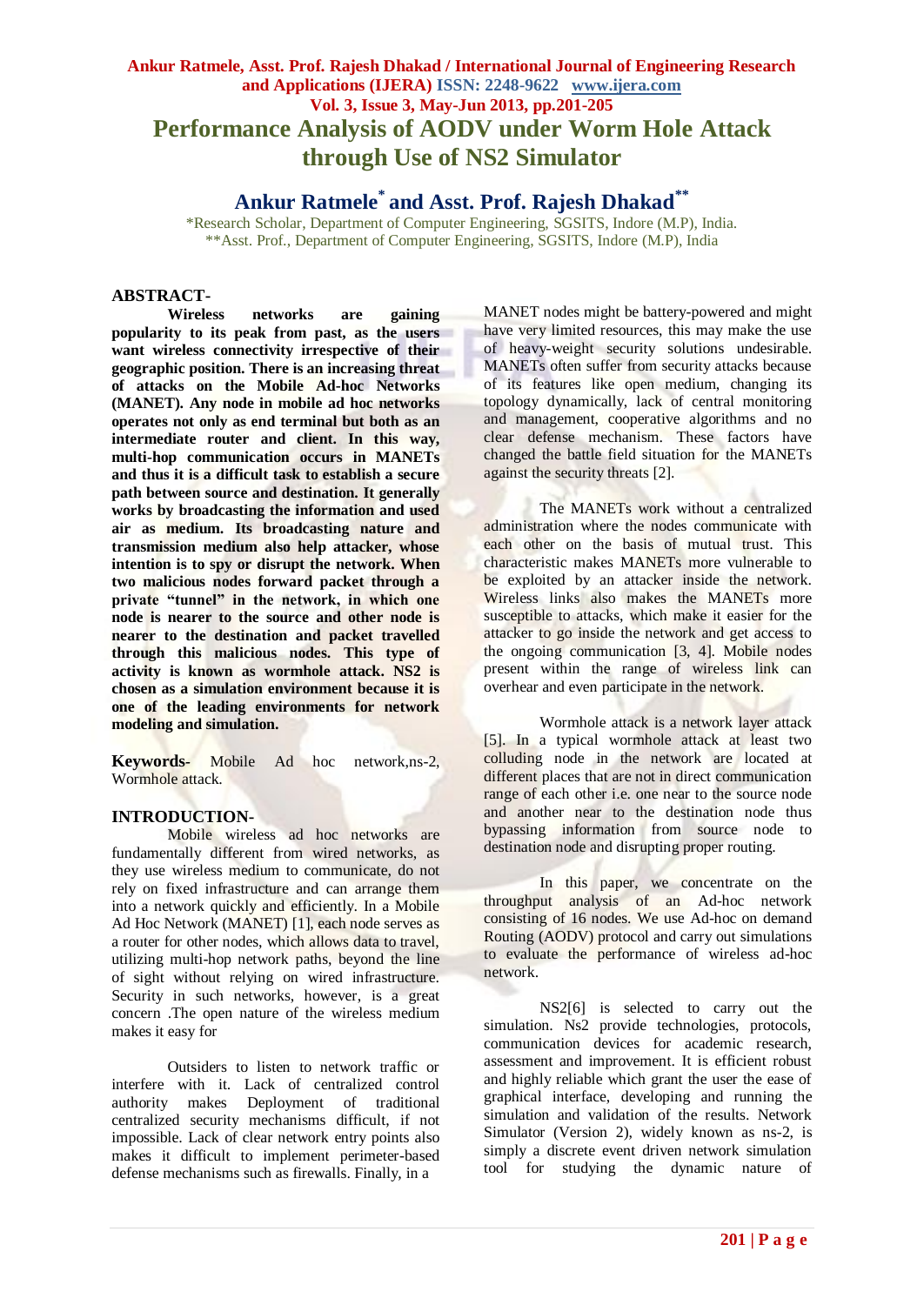communication networks. It is an open source solution implemented in C++ and Otcl programming languages. ns-2 provides a highly modular platform for wired and wireless simulations supporting different network element, protocol (e.g., routing algorithms, TCP, UDP, and FTP), traffic, and routing types. In general, ns-2 provides users with a way of specifying network protocols and simulating their corresponding behaviors.

In this we investigate the throughput of wireless ad-hoc network simulation considering AODV protocol. We compare the throughput simulation results of AODV without wormhole attack and with the wormhole attack.

# **II.Related Work**

The most commonly cited wormhole prevention mechanism is "packet leashes" by Hu et al [7], proposed to add secure "leash" containing timing and/or Global Positioning System (GPS) information to each packet on a hop-by-hop basis. Based on the information contained in a packet leash, a node receiving the packet would be able to determine whether the packet has traveled a distance larger than physically possible.

Hu proposed two different kinds of leashes: geographical leashes and temporal leashes. Geographic leashes require each node to have access to up-to-date GPS information, and rely on loose (in the order of ms) clock synchronization. When geographical leashes are used, a node sending a packet appends to it the time the packet is sent t<sub>s</sub> and its location p s . A receiving node uses its own location  $p_r$  and the time it receives a packet  $t_r$  to determine the distance the packet could have traveled. Keeping in mind maximum possible node velocity v, clock synchronization error  $\Delta$ , and

the sender and the receiver d<sub>sr</sub> is upper-bounded by:  
\n
$$
d_s < ||p_s - p_r|| + 2v(t - t + \Delta) + \Delta
$$
 .........(i)

possible GPS distance error  $\Delta$ , the distance between

Geographical leashes should work fine when GPS coordinates are practical and available. However, modern GPS technology has significant limitations that should not be overlooked. While the price of GPS devices is going down, it remains substantial.

Finally, GPS systems are not versatile, as GPS devices do not function well inside buildings, under water, in the presence of strong magnetic radiation, etc. As opposed to geographical leashes, temporal leashes require much tighter clock synchronization (in the order of nanoseconds), but do not rely on GPS information. When temporal leashes are used, the sending node specifies the time it sends a packet  $\frac{1}{s}$  in a packet leash, and the receiving node uses its own packet reception time  $\frac{t}{r}$ for verification. In a slightly different version of temporal packet leashes, the sending node calculates an expiration time  $t_{\text{e}}$  after which a packet should not

be accepted, and puts that information in the leash. This is to prevent a packet from traveling farther than distance L

$$
t\underset{e}{=}t\underset{s}{+}L/C\text{-}\Delta,
$$

….(ii)

where, C is the speed of light and  $\Delta$  is the maximum clock.

One possible way to prevent wormholes, as used by Capkun et al[8] , Hu et al[9] , Hong et al $[10]$ , and Korkmaz et al $[11]$ , is to measure roundtrip travel time of a message and its acknowledgement, estimate the distance between the nodes based on this travel time, and determine whether the calculated distance is within the maximum possible communication range. The basis of all these approaches is the following. The Round Trip Travel Time (RTT)  $\delta$  of a message in a wireless medium can, theoretically, is related to the distance d between nodes, assuming that the wireless signal travels with a speed of light c: d=(δc) / 2and δ=2d/c ………………….. iii)

The neighbor status of nodes is verified if d is within the radio transmission range R for  $R > d$  (d within transmission range):  $R > \delta c/2$  and  $\delta < 2R/c$ . In essence, the use of RTT eliminates the need for tight clock synchronization required in temporal leashes: a node only uses its own clock to measure time. However, this approach, while accounting for message propagation, completely ignores message processing time. When a message is sent by one node and is acknowledged by another, the time it takes for a node to process a message and to reply to it is generally non-negligible, particularly in the context of bounding short distances using signals whose speed is similar to that of light in vacuum. After all, it takes the light less than 0.2 seconds to circle the entire Earth around the equator. Outstanding clock precision and practically nonexistent errors are required to bind distances on the order of hundreds of meters.

# **III. Overview of AODV Protocol**

Ad hoc On-Demand Distance Vector (AODV) routing is a routing protocol for mobile ad hoc networks and other wireless ad-hoc networks. It is jointly developed in Nokia Research Centre of University of California, Santa Barbara and University of Cincinnati by C. Perkins and S. Das. It is an on-demand and distance-vector routing protocol, meaning that a route is established by AODV from a destination only on demand. AODV is capable of both unicast and multicast routing. It keeps these routes as long as they are desirable by the sources. Additionally, AODV creates trees which connect multicast group members. The trees are composed of the group members and the nodes needed to connect the members. The sequence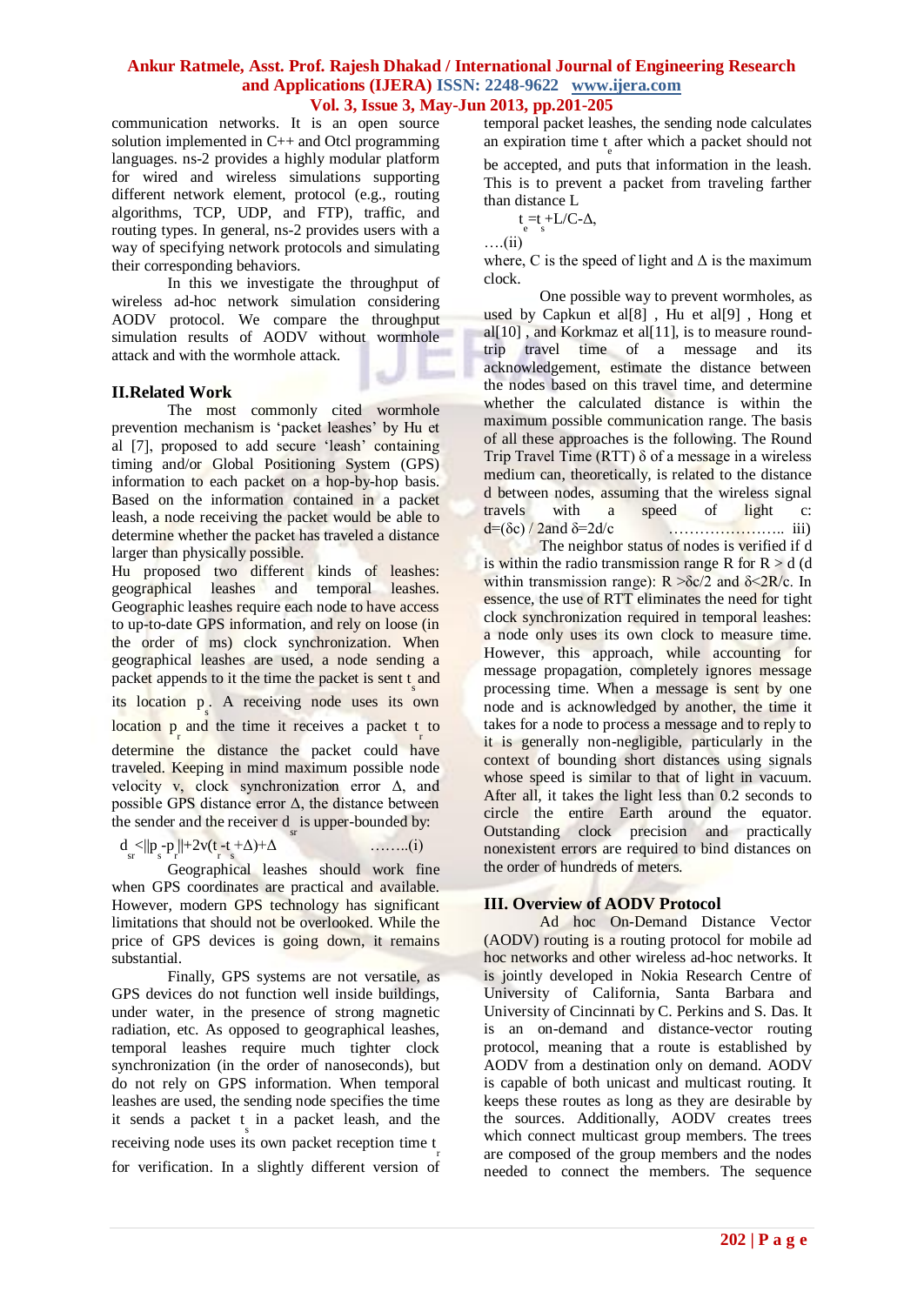numbers are used by AODV to ensure the freshness of routes. It is loop-free, self-starting, and scales to large numbers of mobile nodes. AODV defines three types of control messages for route maintenance:

RREQ- A route request message is transmitted by a node requiring a route to a node. As an optimization AODV uses an expanding ring technique when flooding these messages. Every RREQ carries a time to live (TTL) value that states for how many hops this message should be forwarded. This value is set to a predefined value at the first transmission and increased at retransmissions. Retransmissions occur if no replies are received. Data packets waiting to be transmitted (i.e. the packets that initiated the RREQ). Every node maintains two separate counters: a node sequence number and a broadcast\_ id. The RREQ contains the following fields.

Table1 RREQ Fields

| broadcast Source<br>source<br>address   ID | sequence address<br>no. |  | destination destination Hop<br>sequence<br>no. | count 1 |
|--------------------------------------------|-------------------------|--|------------------------------------------------|---------|
|--------------------------------------------|-------------------------|--|------------------------------------------------|---------|

The pair <source address, broadcast ID > uniquely identifies a RREQ. Broadcast\_id is incremented whenever the source issues a new RREQ.

RREP- A route reply message is unicast back to the originator of a RREQ if the receiver is either the node using the requested address, or it has a valid route to the requested address. The reason one can unicast the message back, is that every route forwarding a RREQ caches a route back to the originator.

RERR- Nodes monitor the link status of next hops in active routes. When a link breakage in an active route is detected, a RERR message is used to notify other nodes of the loss of the link. In order to enable this reporting mechanism, each node keeps a ―precursor list'', containing the IP address for each its neighbors that are likely to use it as a next hop towards each destination.

### **Wormhole Attack**

Wormhole attack is a network layer attack. In a typical wormhole attack at least two colluding nodes in the network are located at different places that are not in direct communication range of each other i.e. one near to the source node and another near to the destination node thus bypassing information from source node to destination node and disrupting proper routing. In Fig. 1, M1 and M2 are two colluding nodes. The malicious node M1 takes data near the source node then tunnels it to M2 placed near the destination node. Communication of data occurs via path having this low latency link all the times due to less number of hops.



Fig.1 wormhole attack

# **IV. Simulation Description**

The ns-2 simulator is the most popular network simulator today Ns2 is a discrete event simulator targeted at networking research. It provides substantial support for simulation of TCP, routing and multicast protocols over wired and wireless networks. It consists of two simulation tools. The network simulator (ns) contains all commonly used IP protocols. The network animator (nam) is use to visualize the simulations. Ns2 fully simulates a layered network from the physical radio transmission channel to high level applications.Ns2 is an object oriented simulator written in C++ and OTcl. The simulator supports a class hierarchy in C++ and a similar class hierarchy within the OTcl interpreter. There is a one-to-one correspondence between a class in the interpreted hierarchy and one in the compile hierarchy.

#### **Simulation Parameter**

| <b>Parameter</b>       | <b>Value</b>         |
|------------------------|----------------------|
| <b>Mobility Model</b>  | Two Ray Ground Model |
| Nodes (Wifi)           | 16                   |
| <b>Simulation Time</b> | 20sec                |
| <b>Packet Size</b>     | 1000 bytes           |
| Node Speed             | 10m/s                |
| Traffic model          | <b>CBR</b>           |

### **Simulation Scenario**

Following are the simulation Scenarios in which there are 16 nodes. Node 0 is source node and node 4 is the destination node.

**1. Simulation of AODV without wormhole Attack**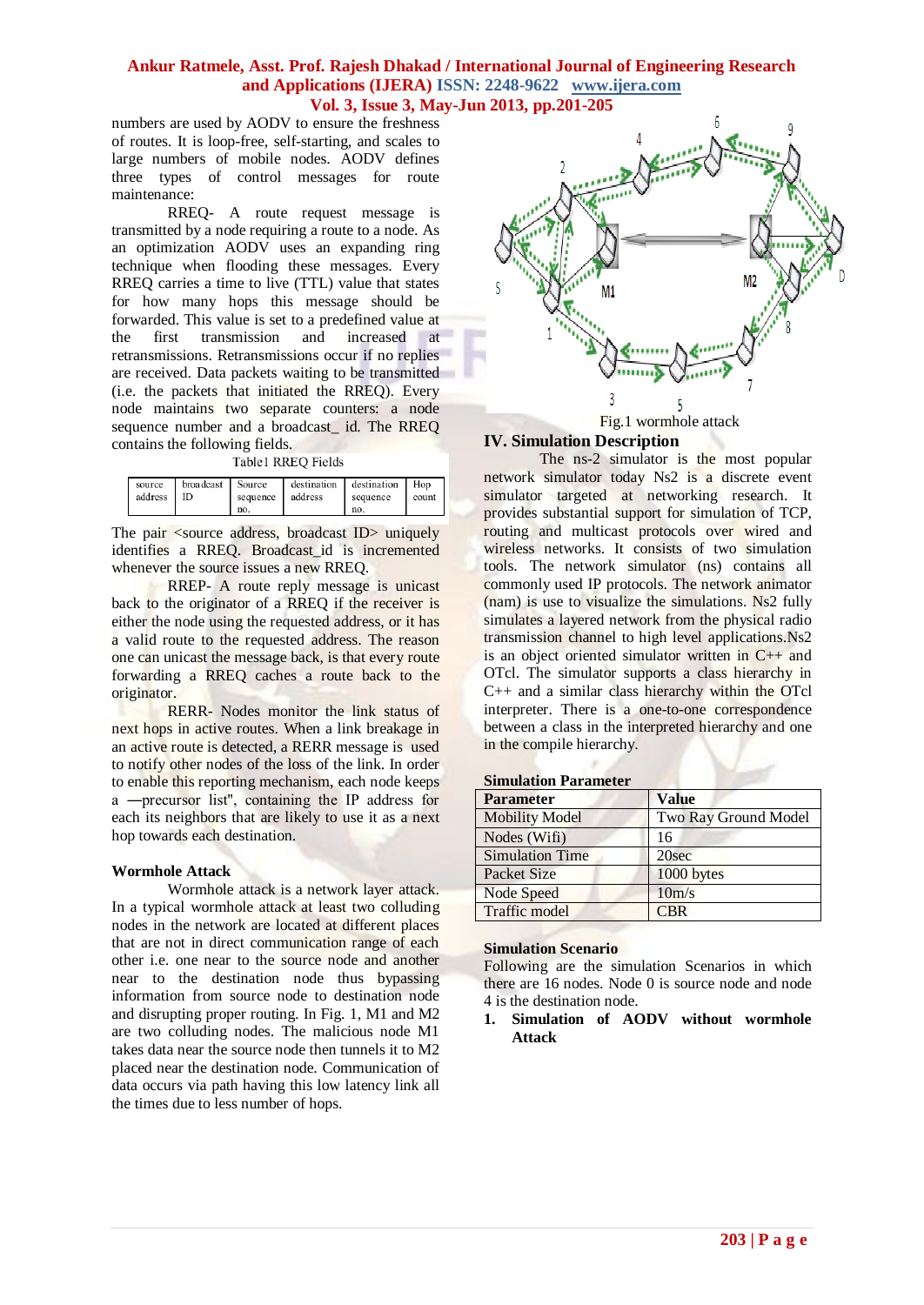

# **2. Simulation of AODV with wormhole attack**



Fig.3 Simulation of attack

In this node 3 and node 4 are the malicious nodes and wormhole link is established as shown. Packet is travelled through these malicious nodes. So packets will not reach to the destination.

### **V. Performance Evaluation:**

The following are the graphs shown below. These graphs are the throughput-time graph.

a. Throughput/Time Graph without wormhole attack



Fig.4 Graph without wormhole attack

a. Throughput/Time Graph with wormhole attack



Fig.5 Graph with wormhole attack

# **VI. Conclusion**

In this paper we carried out the simulation using ns2. We used AODV protocol. In Fig.4 shown without wormhole attack packet reached to the destination. Varying throughput with time indicate that the packet reached to the destination but in the Fig.5 shown with the wormhole attack there is constant line i.e zero throughput ,which indicate that no packet is reached to the destination because malicious node dropped all the received packet. So no packet is received at the destination.

# **Effects of wormhole attack**

Effect of wormhole attack in the network is that packet is not reached to the destination as shown in the fig.5.

# **REFERNCES**

- [1] C.Siva Ram Murthy and B. S. Manoj. "Ad hoc wireless networks: Architecture and Protocols". Prentice Hall Publishers, May 2004, ISBN 013147023X.
- [2] P.V.Jani, "Security within Ad-Hoc Networks," Position Paper, PAMPAS Workshop, Sept. 16/17 2002.
- [3] P.V.Jani, "Security within Ad-Hoc Networks," Position Paper, PAMPAS Workshop, Sept. 16/17 2002.
- [4] K.Biswas and Md. Liaqat Ali, "Security threats in Mobile Ad-Hoc Network", Master Thesis, Blekinge Institute of Technology" Sweden, 22nd March 2007.
- [5] Mishra Amitabh, Nadkarni Ketan M., and Ilyas Mohammad. "Chapter 30: Security in wireless ad-hoc networks, the handbook of Ad hoc wireless network".CRC PRESS Publisher, 2003.